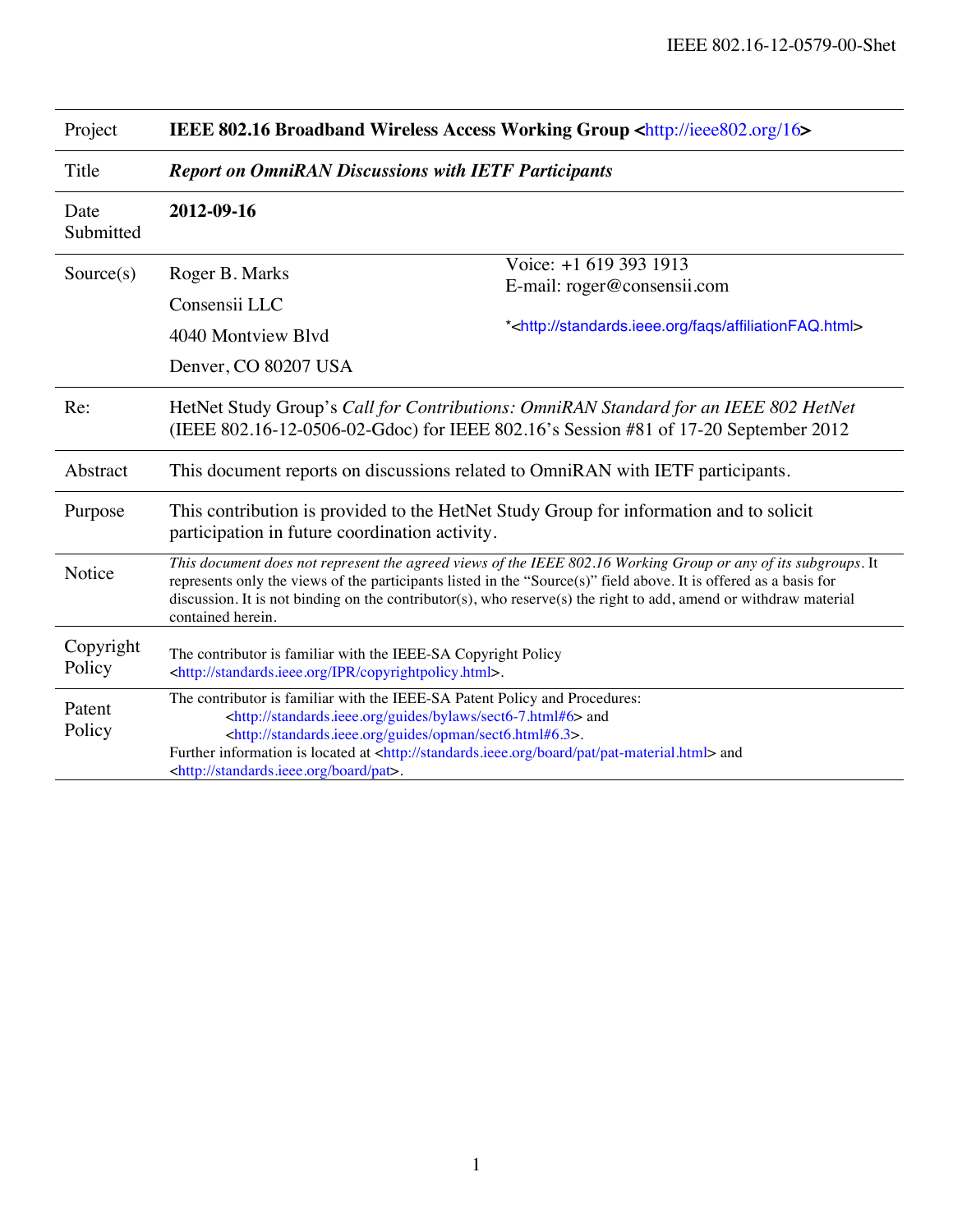# *Report on OmniRAN Discussions with IETF Participants*

*Roger B. Marks Consensii LLC*

#### **Abstract**

This document reports on discussions related to OmniRAN with IETF participants.

#### **Background**

At IEEE 802.16's Session #80, the HetNet Study Group issued a *Call for Contributions: OmniRAN Standard for an IEEE 802 HetNet* (IEEE 802.16-12-0506-02-Gdoc) toward Session #81 of 17-20 September 2012. The Call for Contributions solicited input documentation to progress the development of a Project Authorization Request (PAR) and Five Criteria Statement on an IEEE 802 OmniRAN project.

This contribution does not respond to the Call for Contributions. It does, however, provide information related to the topic concerning discussions among IETF participants.

# **IETF/IEEE 802 Meeting of 25 July**

The leadership of IEEE 802 and IETF (which develops the Internet standards) [met on 25 July](http://www.ietf.org/iesg/ieee/) (see [minutes](http://www.ietf.org/iesg/ieee/minutes-2012-07-25.txt)) in Milpitas, CA, USA. The intent was to improve communication, cooperation, and collaboration between the groups. Good progress was made overall in promoting coordination. The next meeting is planned for March 2013, when IEEE 802 and IETF hold co-located meetings over consecutive weeks.

IEEE 802.16 Working Group Chair Roger Marks was one of seven members of the IEEE 802 Executive Committee to attend the meeting. He added the topic of OmniRAN to the list of topics to coordinate, and he was invited to present a set of slides on the topic. Those slides are [posted.](http://www.ietf.org/iesg/ieee/20120725/IEEE_OmniRAN_IETF.pptx)

# **Area Director Meeting of 26 July, and subsequent IETF Meeting**

In conjunction with the 25 July meeting, Marks invited Brian Haberman, Area Director of IETF's Internet Area, to attend a two-hour teleconference meeting on 26 July. The meeting was hosted by Huawei at its site in Santa Clara. In addition to Charlie Perkins and Sue Hares of Huawei, Juan Carlos Zuniga of InterDigital also attended. Haberman expressed interest in the OmniRAN activity and agreed to put it on the Internet Area agenda for the IETF meeting the following week. At that meeting, on 1 August, Perkins presented the slides prepared for the 25 July meeting.

# **Followup to IETF/IEEE 802 Meeting of 25 July**

As a followup to the 25 July meeting, IETF and IEEE 802 leadership are endeavoring to compile a list of topics for which coordination will be valuable. One of the topics on the draft list is Item 11:

11. IETF Mobile IP and IEEE 802.16 HetNet Study Group

11.1. Description

 At the 7/25 f2f meeting Roger Marks presented a proposal for a new IEEE 802 WG to specify access network abstraction layer above IEEE 802 access technologies, noting that the work is related to some IETF WGs (e.g. DMM, MIF, NETEXT), and made the following recommendations:

- IEEE 802 OmniRAN can close the gap and tie 802 devices into a family of standards within a heterogeneous IP network supporting evolving IETF standards

- IEEE 802 and IETF should
	- \* leverage each other's expertise
	- \* plan communications
	- \* identify commonalities